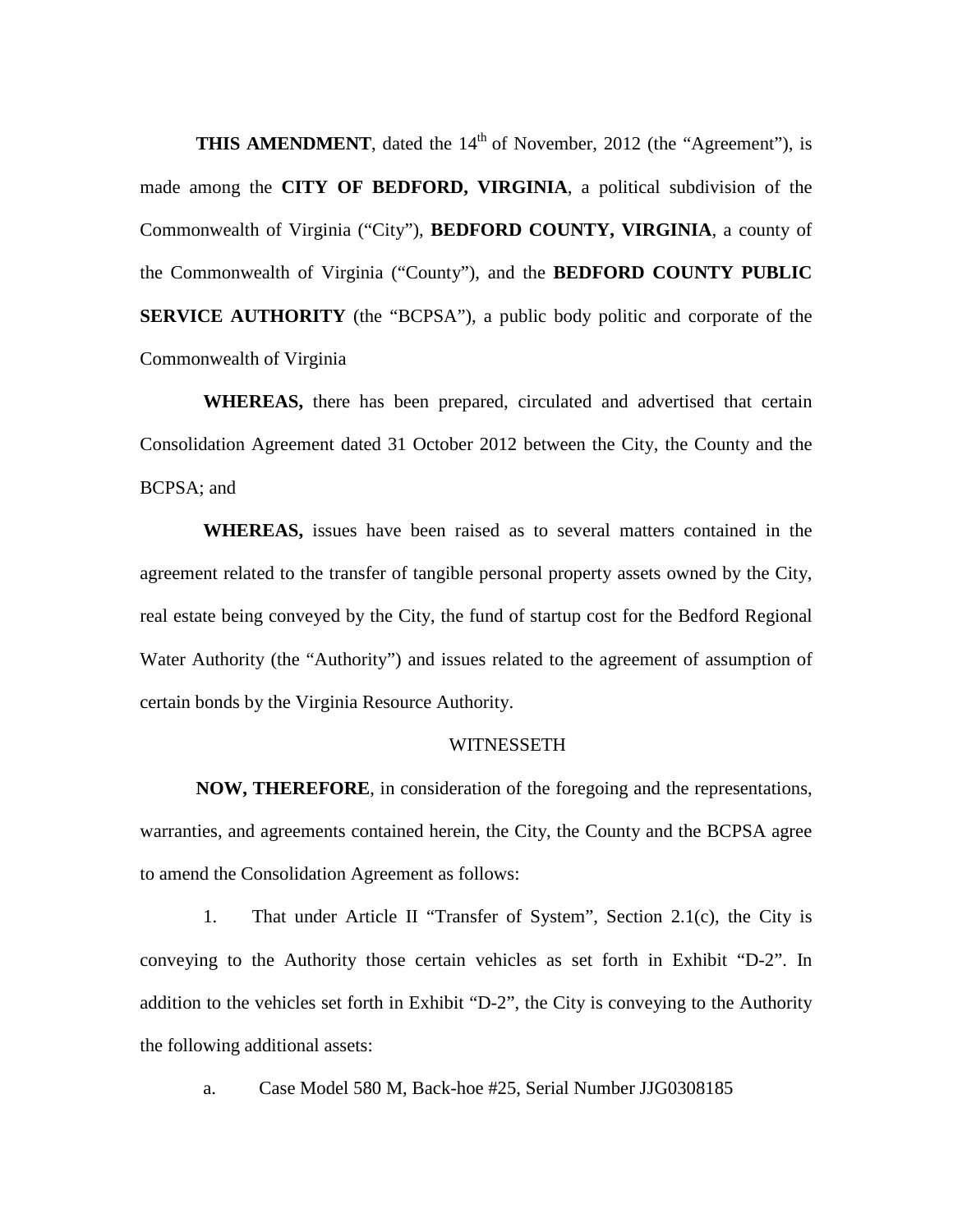- b. 1997 Chevrolet Pick-up #14, VIN: 1GCGK24RXVZ132375,
- c. 2004 Ford F-450-Utility #47, VIN: 1FDXF46574EC86981,
- d. 2009 GMC C7500 Dump Truck #18, VIN: 1GDM7C1B49F402530
- e. Golf Cart, Serial #6104073

Additionally, the City owns a crash attenuation trailer which the City will continue to own; however, the City agrees that the Authority shall have the use of the trailer if the same is not being utilized by City operations. The City and the Authority shall enter into a lease for the use of this asset which addresses the issues of insurance, liability and the like.

2. That under Article II "Transfer of System", Section 2.1(a), real estate owned by the City that is being conveyed to the parties described in Exhibit "B". Exhibit "B" contains an aerial photograph of the Stony Creek Reservoir but does not include a description of the property. The parties agree that the real estate being conveyed shall include the reservoir, spillway and related equipment and all of the real estate located on the easterly side of Wheats Valley Road. For identification purposes, this includes Bedford County Tax Map Nos. 55-A-19, 55-A-22, 55-A-23, 55-A-30, 55-A-32 and a portion of 55-A-16 located on the east side of Wheats Valley Road. The parties agree that the primary purpose of the mountain watershed that is being conveyed to the Authority is to protect the water quality of the impoundment. The secondary purpose of the conveyance is to afford potential future recreational opportunities including, without limitation, fishing, hiking, bicycling and equestrian activities. Motorized vehicles, other than those related to Authority purposes shall be prohibited on all Trails and off-road terrain. The Property owned by the City on the west side of Wheats Valley Road;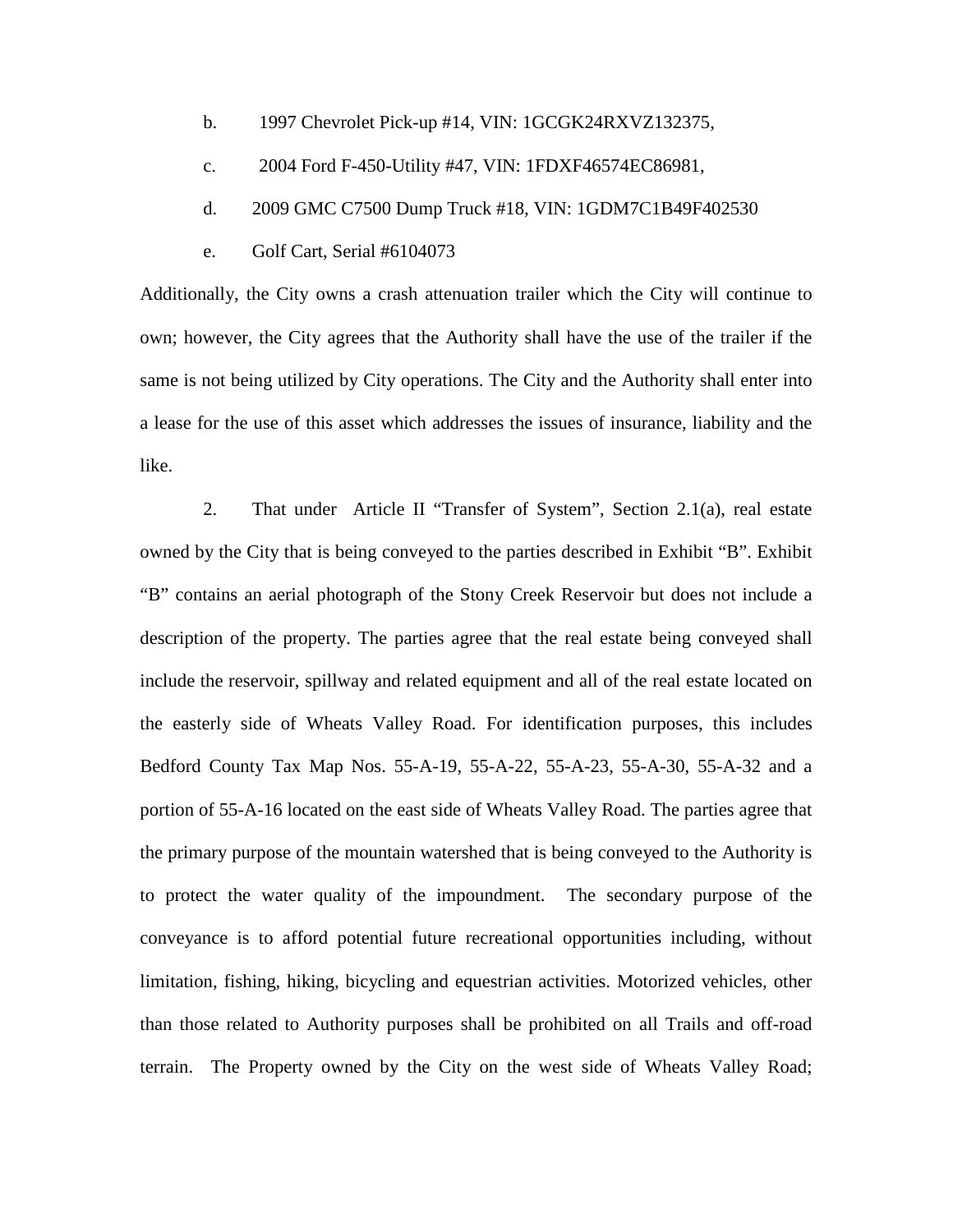specifically the western portion of Tax Map No. 55-A-16 and Tax Map No. 55-A-17 shall be retained by the City. The City agrees that the retained property will be used for agriculture, horticulture and silviculture purposes and shall not be developed for residential or commercial purposes.

3. That as there will be startup costs related to the Authority before the same is operational, the parties agree that the City, the County and the BCPSA each will fund one third of the necessary startup costs.

4. That this agreement is subject to the Virginia Resources Authority consenting to the assumption of the bonds, agreeing to the transfer of assets of the City and assets of the BCPSA to the Authority and approving the Authority's revenue pledge to support the repayment of the bonds, as such actions may be required under existing bond agreements.